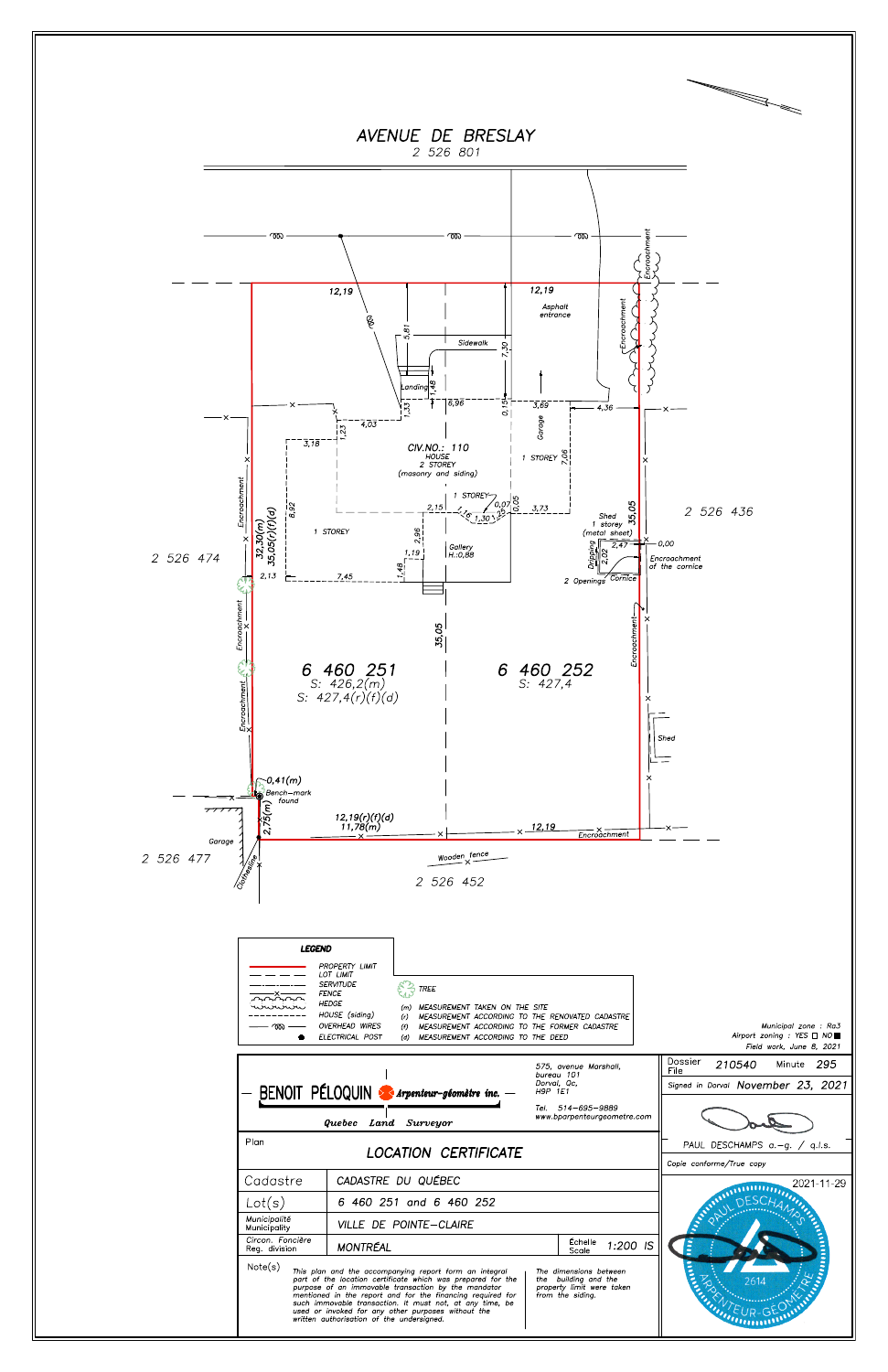Canada Province of Québec

Registry Division of Montréal

### LOCATION CERTIFICATE Report

# 1. MANDATE

At the request of Bonnie GOODMAN, I prepared this document in which I give my opinion on the present situation of the property hereinafter mentioned, in relation to the property deed, the cadastre and the laws and by-laws affecting it, the whole in the meaning of the Regulation respecting standards of practice for location certificates (CQLR c.A-23, r.10).

## 2. UPDATED PROPERTY DESCRIPTION, AGREEMENT WITH THE DEED, CADASTRE AND OCCUPATION.

# 2.1 Updated property description

The immovable property is known within the limits of the cadastre du Québec, registry division of Montréal, as being:

## Lot 6 460 251

Bounded towards the EAST by lot 2 526 801 (avenue De Breslay), measuring 12,19 metres in this limit.

Bounded towards the SOUTH by lot 6 460 252, measuring 35,05 metres in this limit.

Bounded towards the WEST by lot 2 526 452, measuring 11,78 metres in this limit according to the dimensions taken on the site, compared to 12,19 metres according to the renovated cadastre, the former cadastre and the deed.

Bounded towards the NORTH by lot 2 526 477, measuring 2,75 metres in this limit, then bounded towards the WEST by lot 2 526 477, measuring 0,41 metres in this limit and bounded towards the NORTH by lot 2 526 474, measuring 32,30 metres in this limit according to the dimensions taken on the site, compared to 35,05 metres according to the renovated cadastre, the former cadastre and the deed.

Containing an area of 426,2 square metres according to the measurements taken on the site, compared to 427,4 square metres according to the renovated cadastre, the former cadastre and the deed.

AND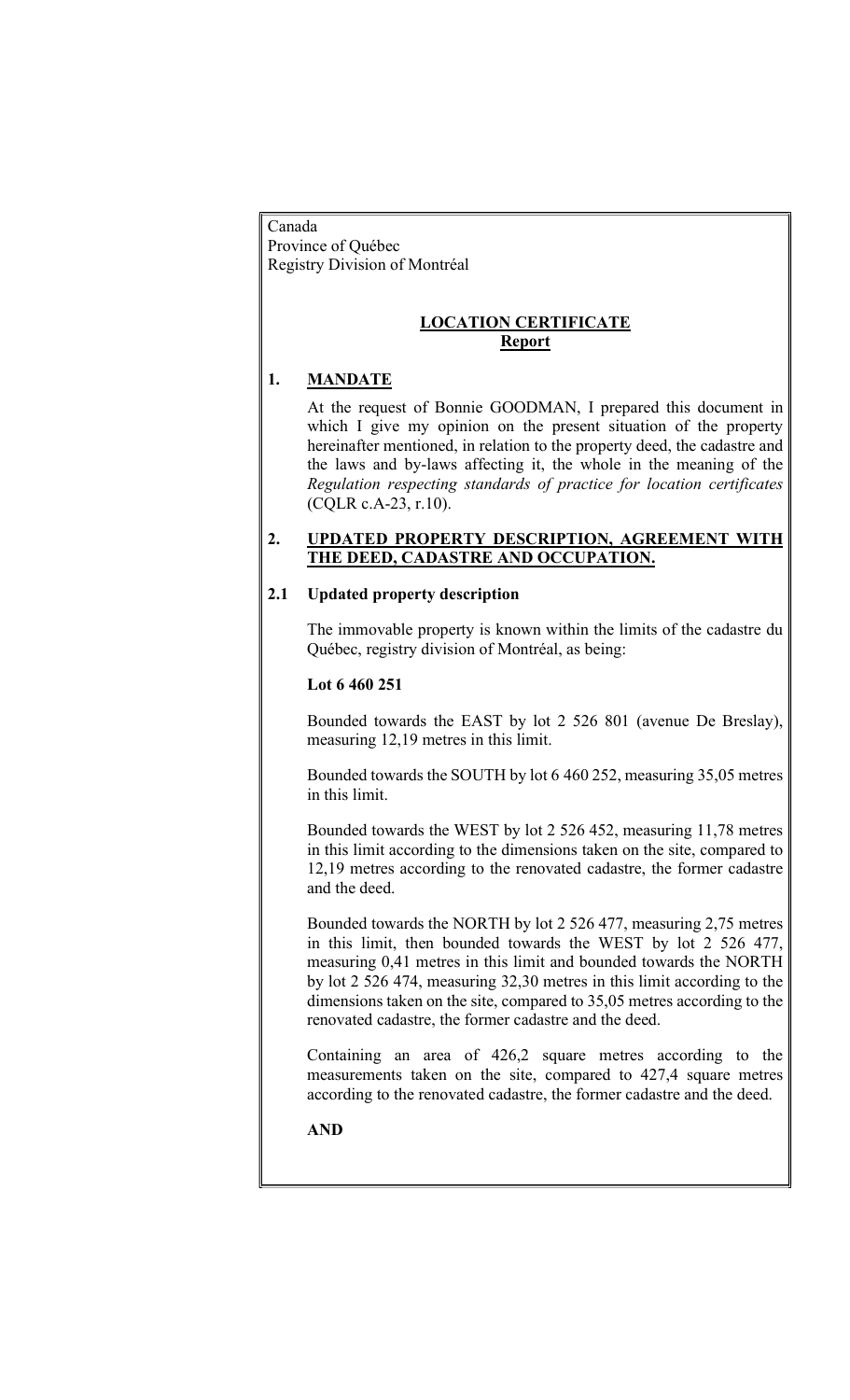#### Lot 6 460 252

Bounded towards the EAST by lot 2 526 801 (avenue De Breslay), measuring 12,19 metres in this limit.

Bounded towards the SOUTH by lot 2 526 436, measuring 35,05 metres in this limit.

Bounded towards the WEST by lot 2 526 452, measuring 12,19 metres in this limit.

Bounded towards the NORTH by lot 6 460 251, measuring 35,05 metres in this limit.

Containing an area of 427,4 square metres.

#### 2.2 Agreement between the limits, the dimensions and area(s) measured on the site, written on the title and on the cadastral plans

The limits, the dimensions and area(s) measured on the site are in agreement with the limits, the dimensions and area(s) referred on the deed, mentioned on the renovated cadastral plan and on the former cadastral plan, save and except the discrepancies mentioned in the hereinabove paragraphs. Theses discrepancies are caused by the presence of mark of occupation at the NORTH-WEST corner of lot 6 460 251. These marks of occupation are a bench-mark as well as fences.

#### 2.3 Agreement between the limits measured on the site and the occupation.

The occupation marks are approximately in conformity with the property limits measured on the site, save and except the elements mentioned in paragraph 7.2.1. and save and except the WEST wooden fence situaded outside the limits of the present property.

#### 3. SITE-SURVEY OPERATIONS

On June 8, 2021, I took on the site, the measurements required to verify the occupation and the boundaries of the property.

### 4. PROPERTY DEED

The searches at the land register were executed on November 19, 2021.

Bonnie GOODMAN is the owner of the property according to a deed of sale which was registered on June 29, 1989, under number 4 173 076 and a declaration of transmission which was registered on February 10, 2021, under number 26 053 955.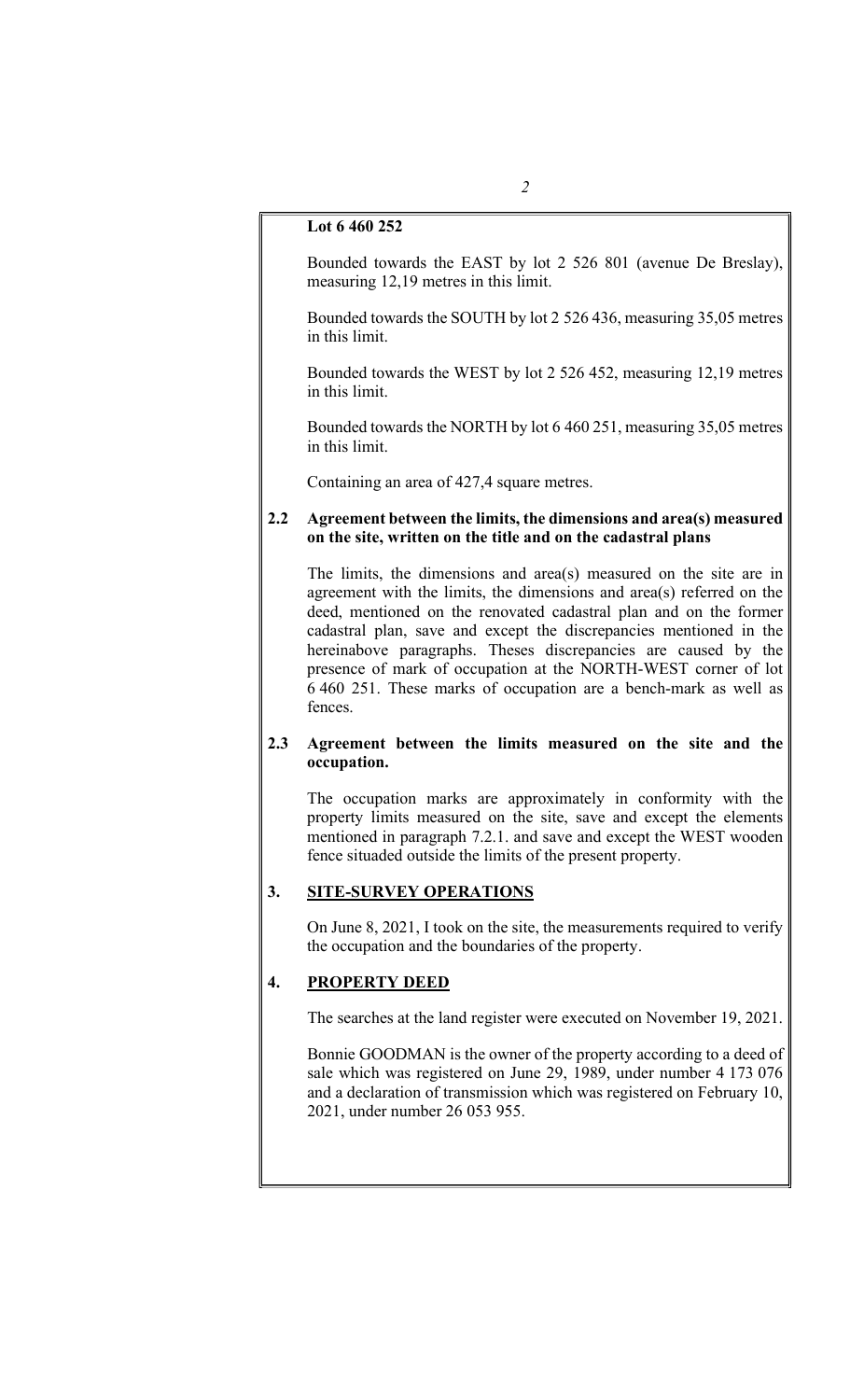#### 5. CADASTRAL HISTORIC

The present property has been registered at the land register as follows:

Part of lot 4 cadastre of the village of Pointe-Claire, on November 2, 1877.

Lots 4-207 and 4-208 cadastre of the village of Pointe-Claire, on September 26, 1911.

Lot 2 526 438 cadastre du Québec, on November 12, 2003.

Lots 6 460 251 et 6 460 252 cadastre du Québec, on October 26, 2021.

#### 6. REGISTERED SERVITUDES

There is no servitude registered as such on the land register that concerns the present property.

However, a complete title search done by a notary may reveal additional rights affecting the present property.

#### 7. APPARENT CHARGES: VIEWS, OPENINGS, ENCROACHMENTS AND OTHER OBSERVATIONS

### 7.1 Views

In my opinion there is no direct view in favour or against the present property in the meaning of articles 993 and 994 of the Civil Code of Quebec, save and except the following element:

 There exists on the present shed's SOUTH side, two openings situated at a distance less than prescribed by the law to lot 2 526 436.

#### 7.2 Encroachments and/or potential encroachments

#### 7.2.1 Encroachments and/or potential encroachments concerning the property limits

Part of the cornice of the shed erected upon the present property is encroaching upon lot 2 526 436.

Part of the SOUTH hedge is encroaching upon lot 2 526 801 (avenue De Breslay).

The remaining part of the SOUTH hedge is situated on and outside the limits of the present property, in such a manner that part of the present property's front yard is occupying a part of the neighbour's lot.

The SOUTH fence is situated outside the limits of the present property, in such a manner that part of the present property's side yard and back yard is occupying a part of the neighbour's lot.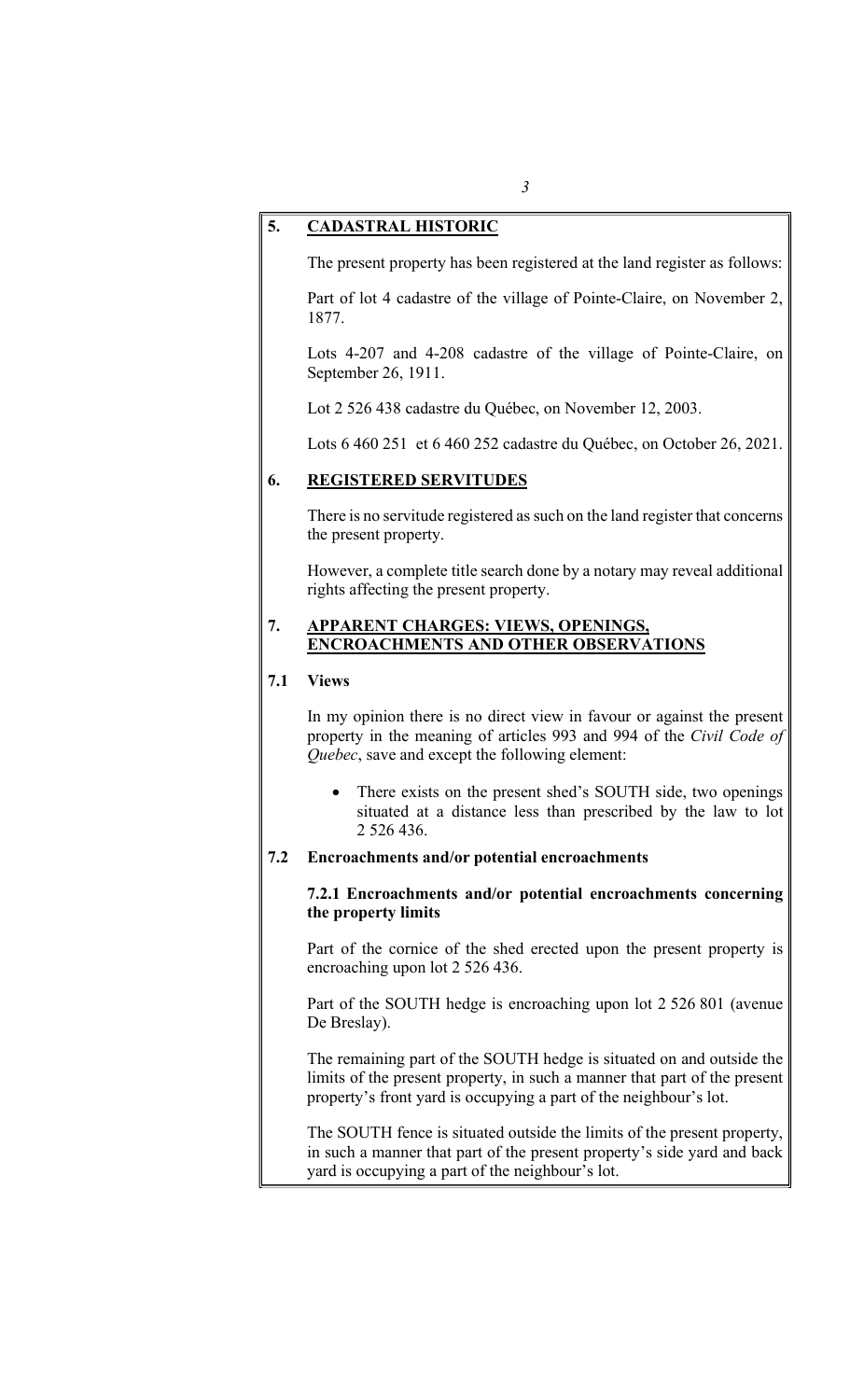The WEST fence is situated within the limits of the present property, in such a manner that part of the neighbour's back yard is occupying a part of the present lot.

The NORTH fences (along lot 2 526 474) are situated outside the limits of the present property, in such a manner that part of the present property's side yard and back yard is occupying a part of the neighbour's lot.

## 7.2.2 Other Encroachments

There is no other apparent encroachment affecting the present property.

### 7.3 Other observations

The roof of the present property's shed is not constructed in such a manner that the rain and snow fall on lot 6 460 252 in the meaning of article 983 of the Civil Code of Québec.

Subject to the foregoing, there is no other apparent charge that would likely be subject to a servitude and that may affect the immovable property.

## 8. DESCRIPTION OF THE BUILDING

The house with garage bearing civic number 110 avenue De Breslay, ville de Pointe-Claire, is a one and two storey structure of masonry and siding exterior, with measurements as shown on the attached plan. Its ancillary building is a one storey shed of metal sheet exterior.

## 9. COMMON WALL

There is no common wall in the meaning of article 1003 of the Civil Code of Québec.

### 10. ACTUAL CONDITION OF IMMOVABLE ACCORDING TO CERTAIN LAW OR REGULATION WHICH MAY AFFECT IT.

## 10.1 Municipal regulation

The present property is situated in the Ra3 zone. In my opinion, the position of the structures, building and its dependencies in relation to the boundaries of the immovable property, meet the requirements of the present municipal zoning by-law, save and except the following elements:

- The distance between the house and the EAST limit of the present property (7,30 metres) is less than the minimum setback required by the present zoning by-law (7,50 metres).
- The distance between the landing and the EAST limit of the present property (5,81 metres) is less than the minimum setback required by the present zoning by-law (5,90 metres).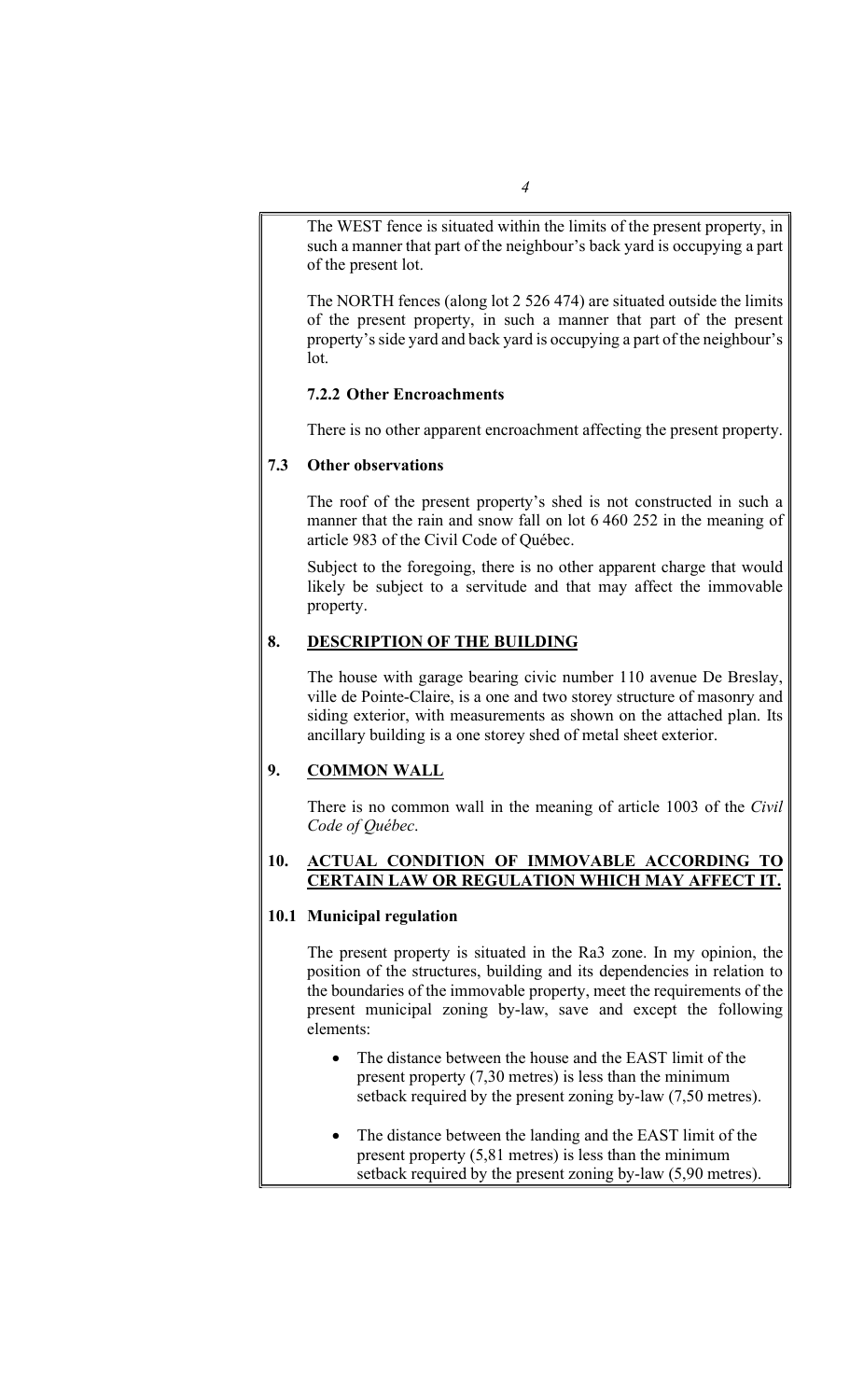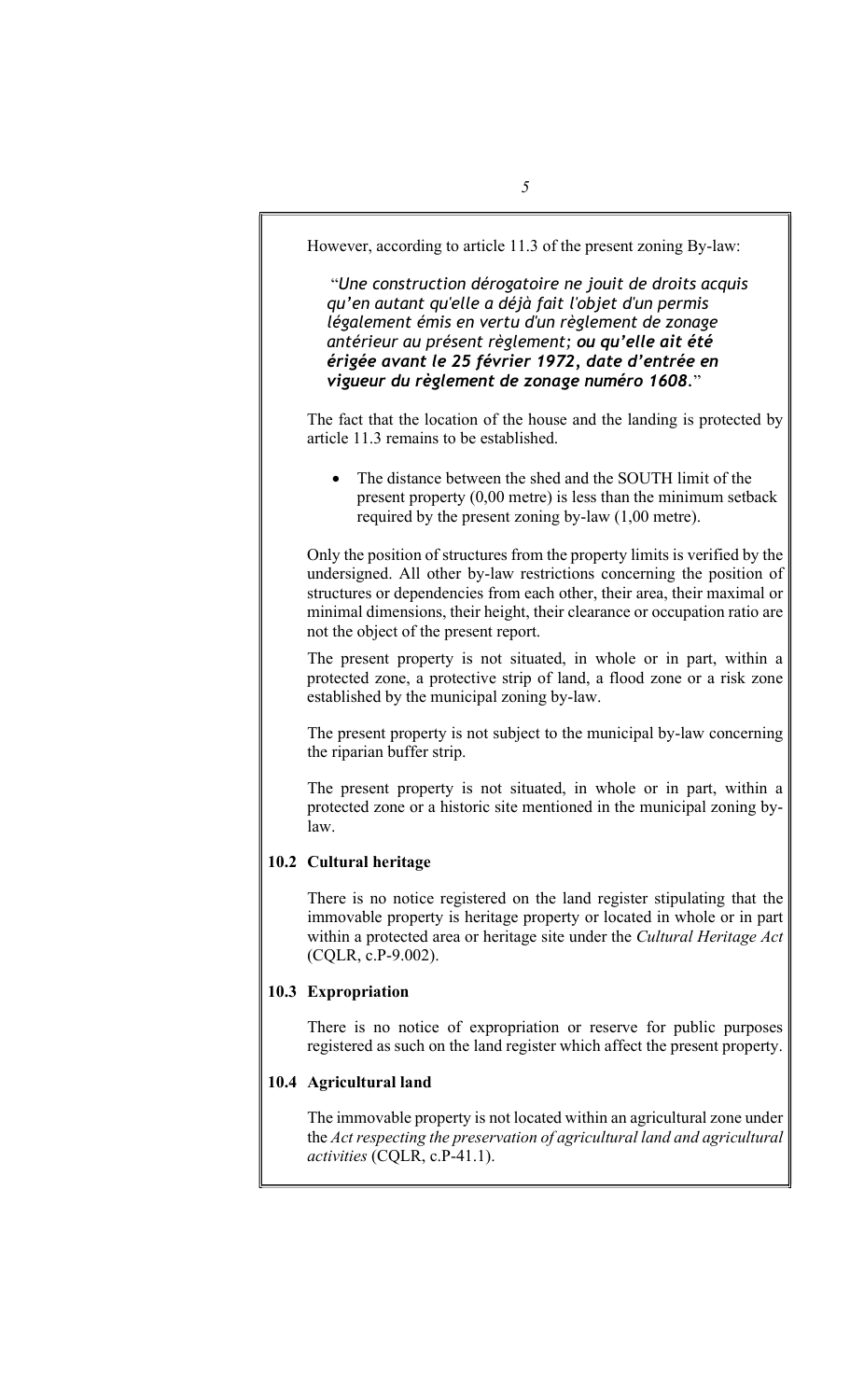#### 10.5 Housing Complex

There is no apparent element of a housing complex in the meaning of article 45 of the Act respecting the Administrative Housing Tribunal (CQLR, c. T-15.01).

#### 10.6 Airport Zoning Regulation

The present property is not located in whole or in part within an airport site established by a regulation made under the Aeronautics Act (R.S.C. 1985, c. A-2).

#### 10.7 Flood Zone

The present property is not located in whole or in part within a flood zone mapped out under the Canada-Québec agreement on mapping and floodplain protection and to sustainable water resources development, signed in 1976, as amended.

However, the information concerning the flood zone areas shown on those maps correspond to theoretical probabilities of flood occurrences under open water conditions. If the property is shown in a flood risk area, there is no certainty that it will be flooded in any one year but rather an annual probability of it being so: similarly, if it is shown outside a flood risk area, there is no certainty of it never being flooded but rather a much lower probability of it being so.

#### 10.8 Boundary Procedure

There is no boundary procedure registered as such on the land register which affect the present property.

### 11. **NOTES**

I verified the elements mentioned at subparagraphs 1 to 23 of the first paragraph of section 9 of the Regulation respecting standards of practice for location certificates.

I personally took knowledge of the observations in regard to the elements referred to in subparagraphs 9 and 13 to 17 of the first paragraph of section 9 of the Regulation on standards of practice for the location certificates and have validated them.

All dimensions in this report and plan are metric measures.

This report and the accompanying plan form an integral part of the location certificate which was prepared for the purpose of an immovable transaction by the mandator hereinabove mentioned and for the financing required for such immovable transaction. It must not, at any time, be used or invoked for any other purposes without the written authorisation of the undersigned.